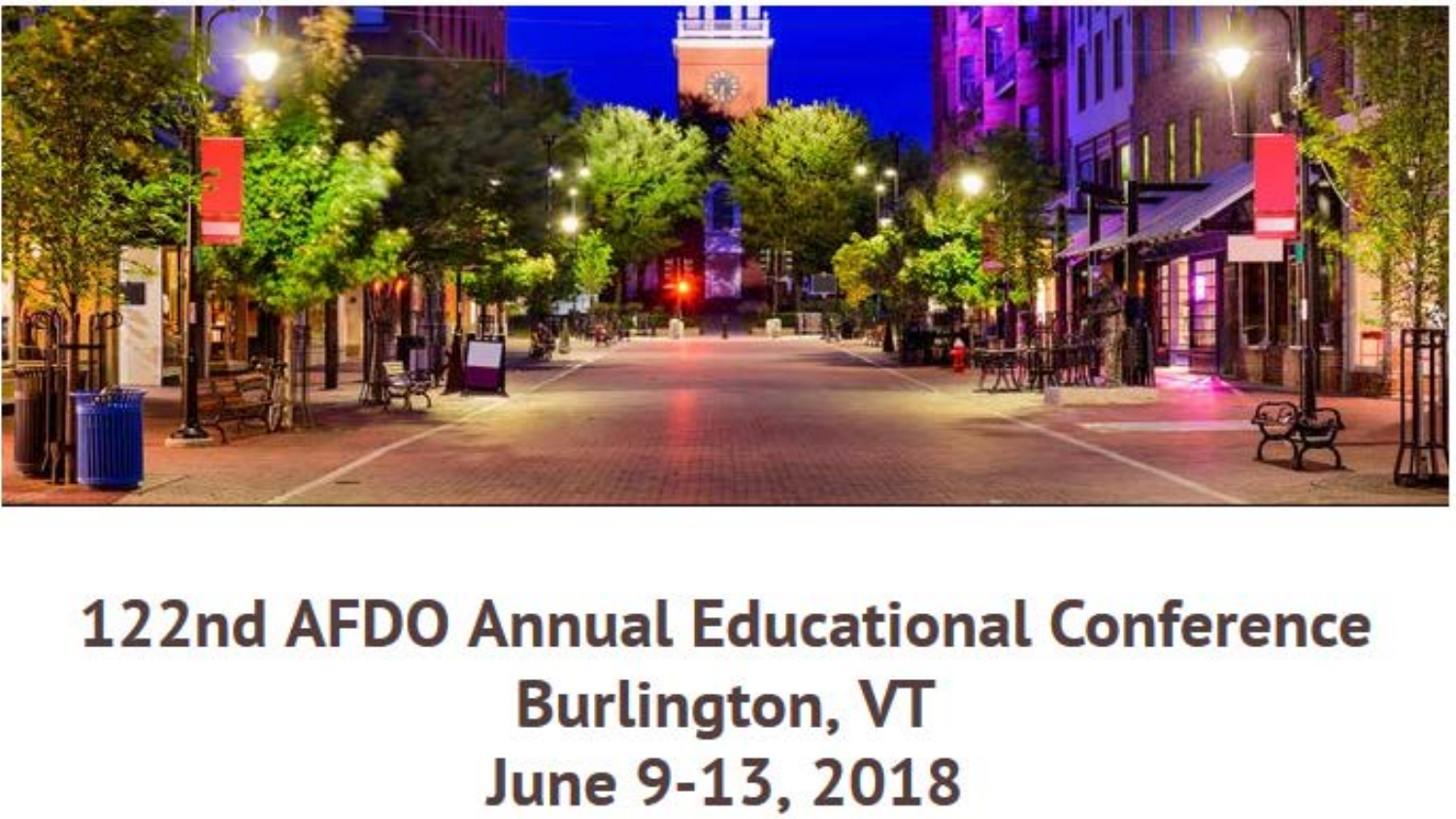## Welcome



**Empowering a healthy tomorrow**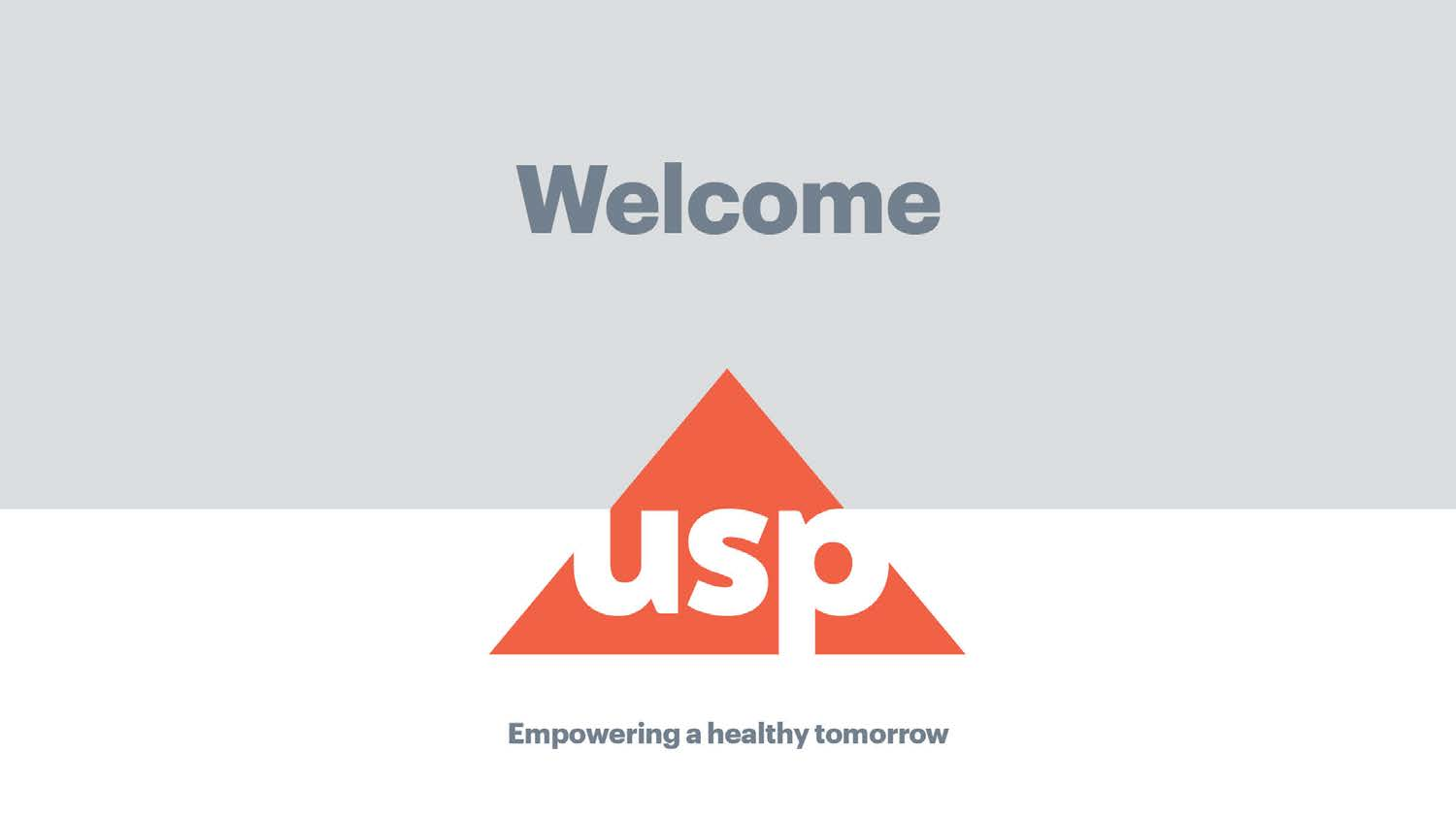

#### **<659> Packaging and Storage Requirements and <1079> Good Storage and Distribution Practices: Highlights**

Robert Seevers, Ph.D. Packaging and Distribution Expert Committee Member

May 17-18, 2018 Washington, DC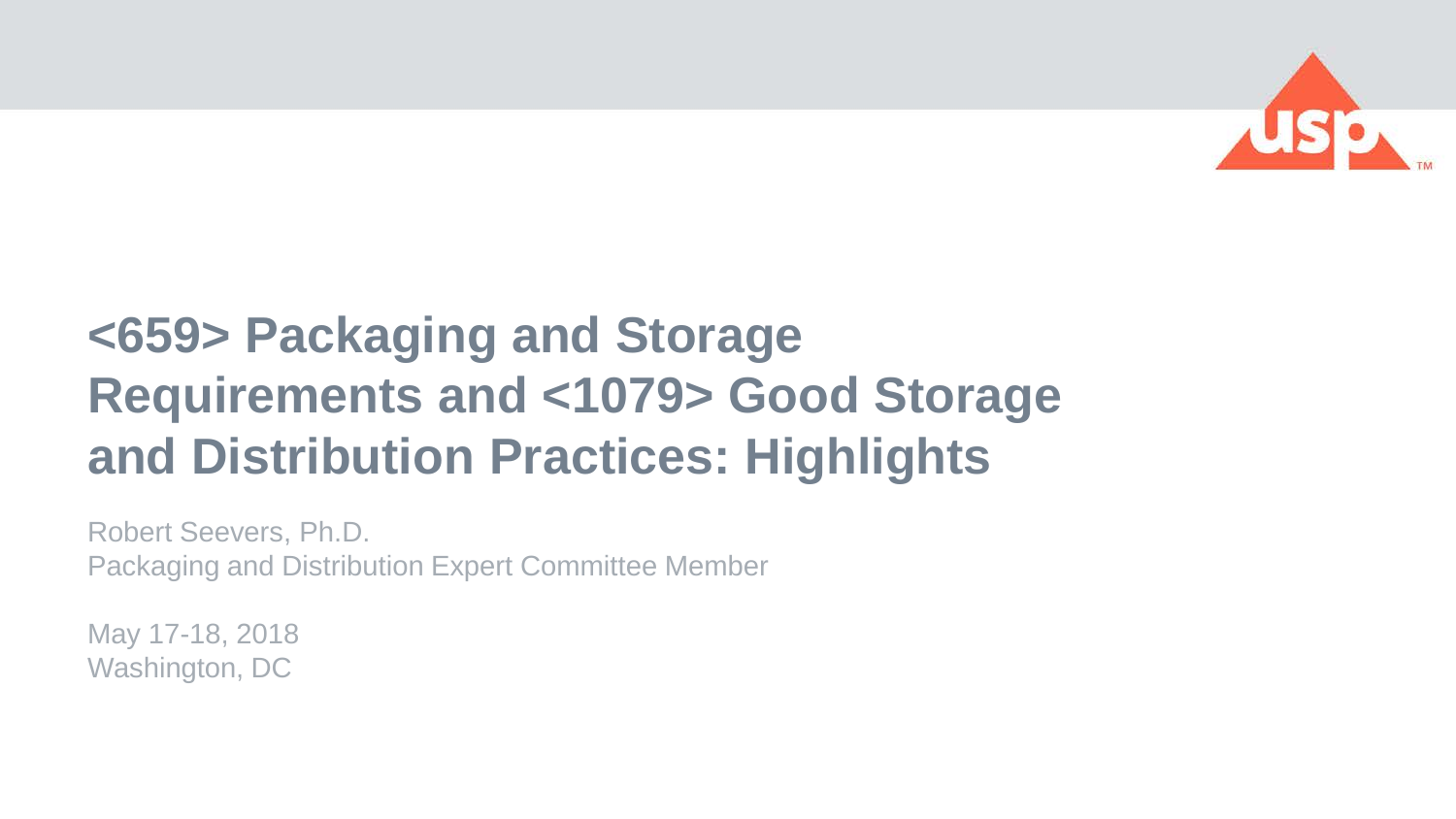#### **Good Distribution Practice**



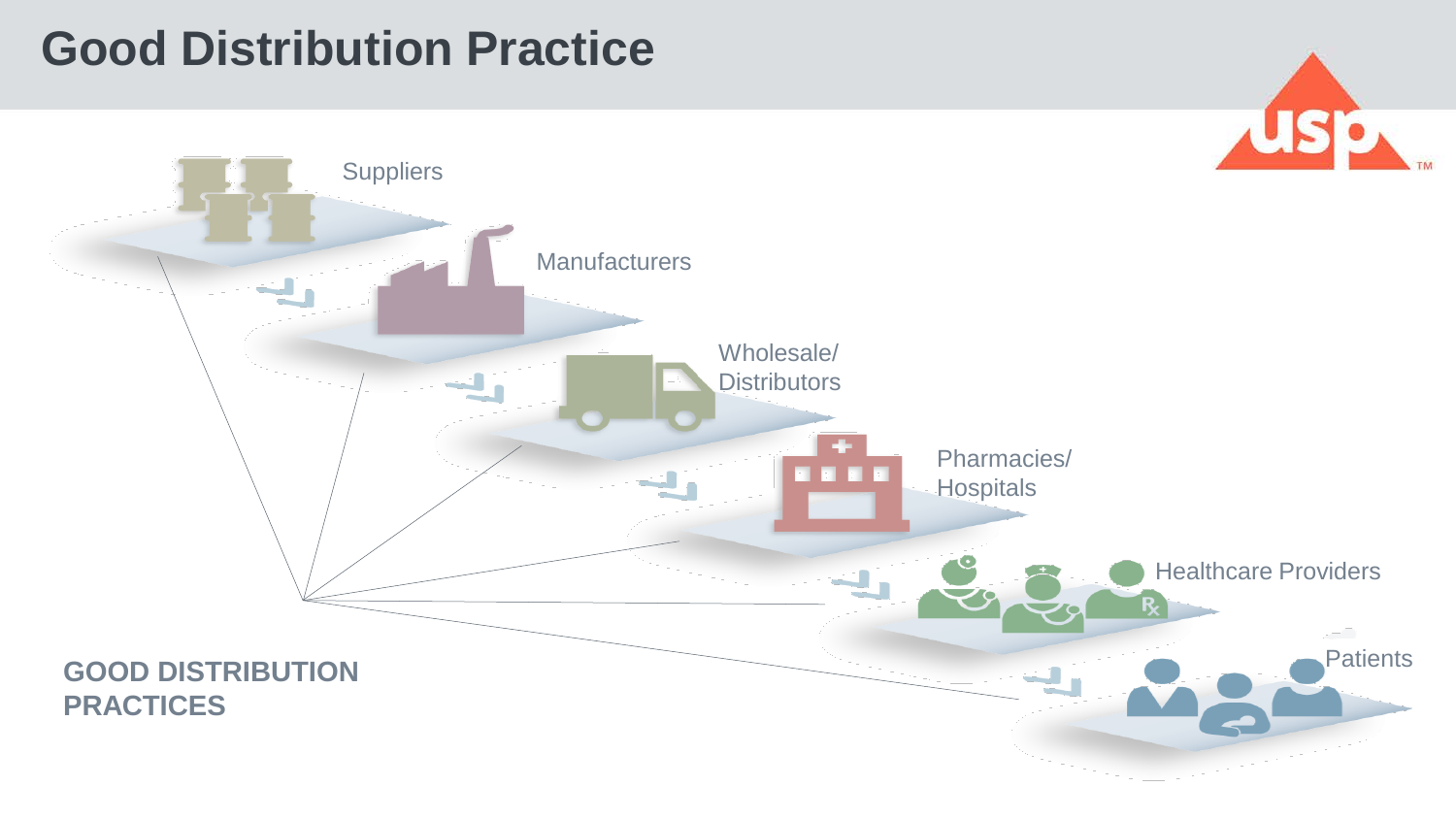### **The Old View**



• A Manufacturer's responsibility ended at its loading dock…

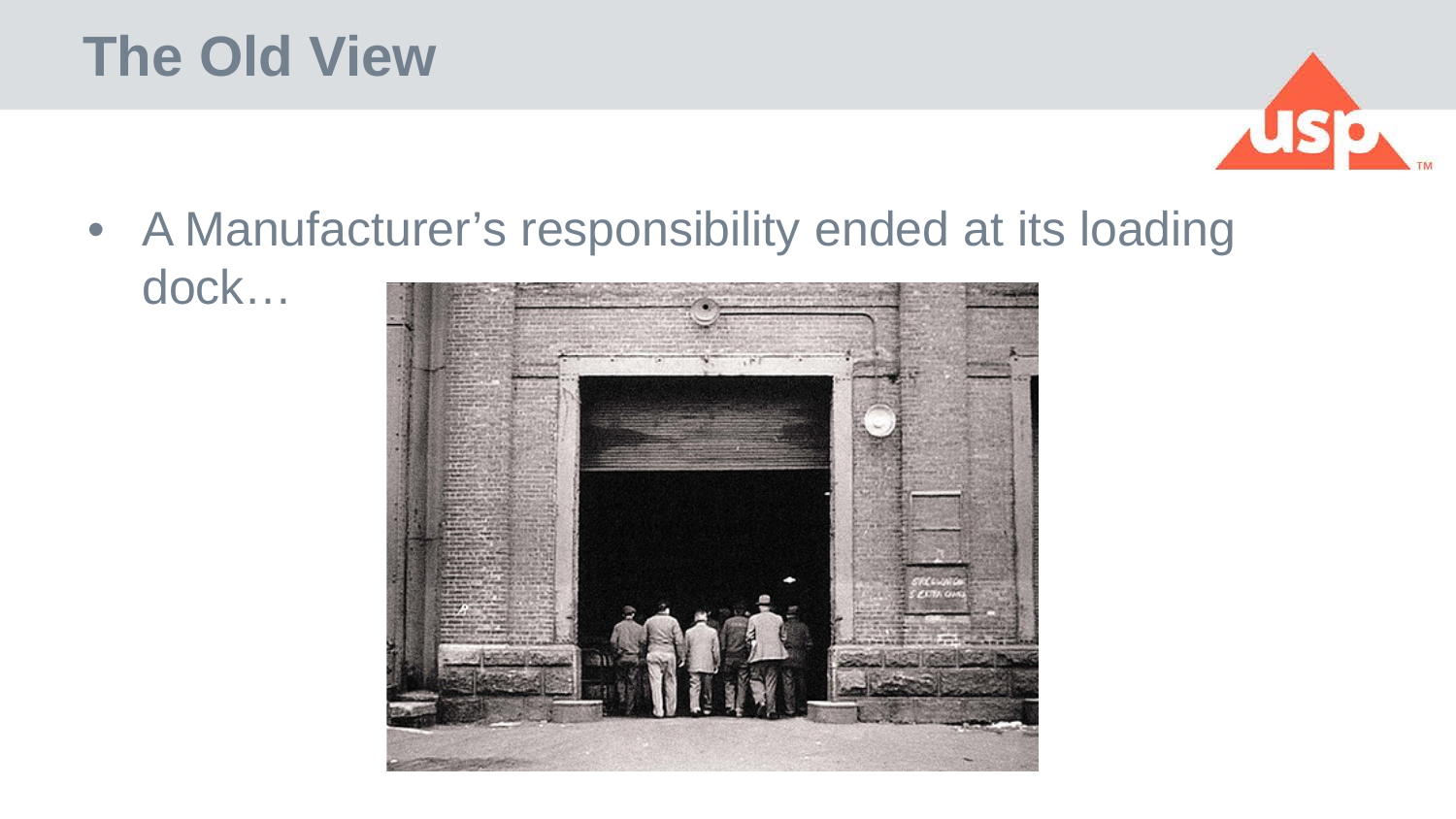## **<659> Packaging and Storage Requirements**

- Every monograph in USP-NF must have packaging & storage requirements
- <659> provides the choice of containers
- Official 1 May 2019: dosing cups, spoons, oral syringes, etc. must be marked in metric units corresponding to the dosing instructions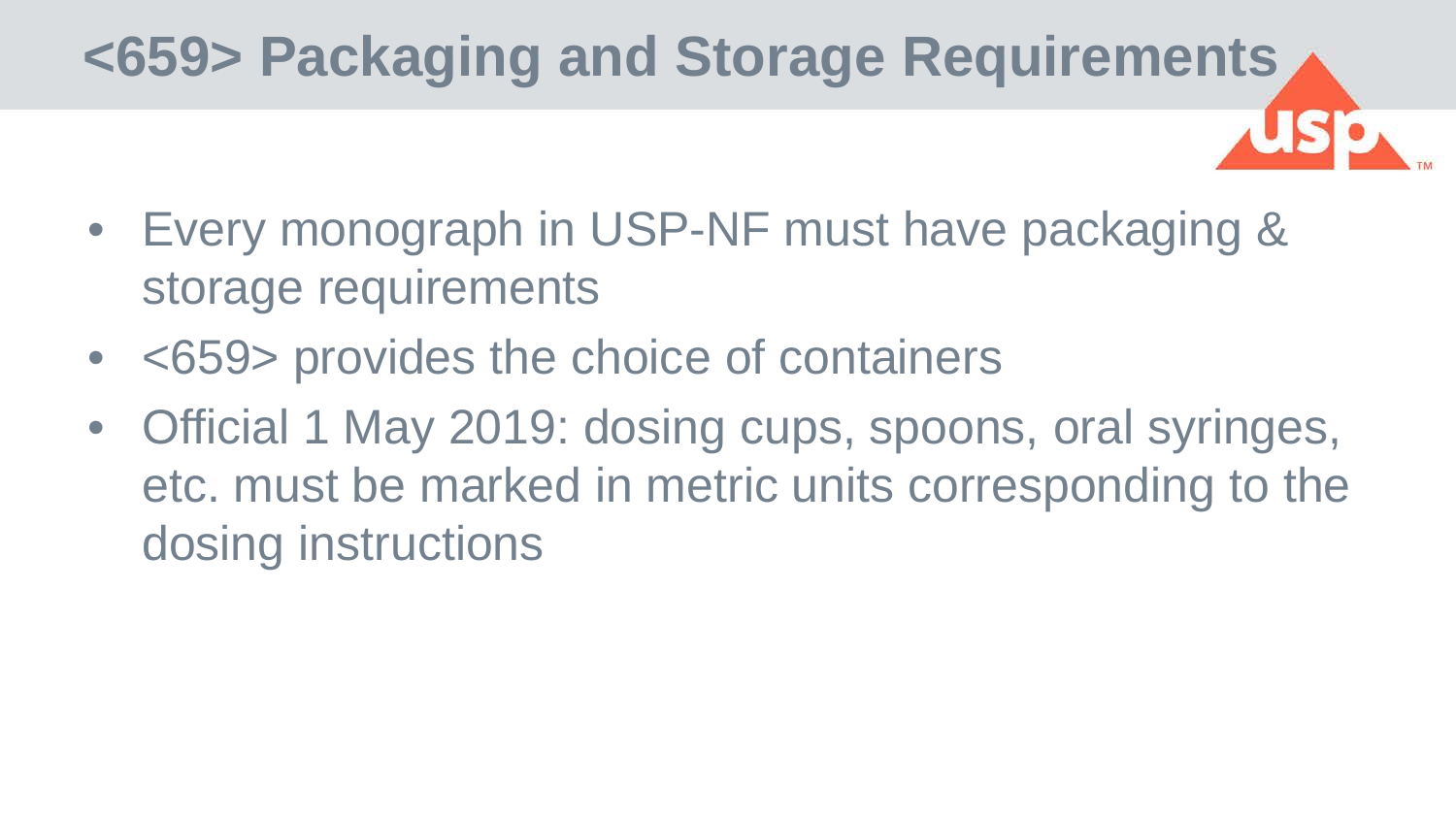#### **Which one is a teaspoon?**



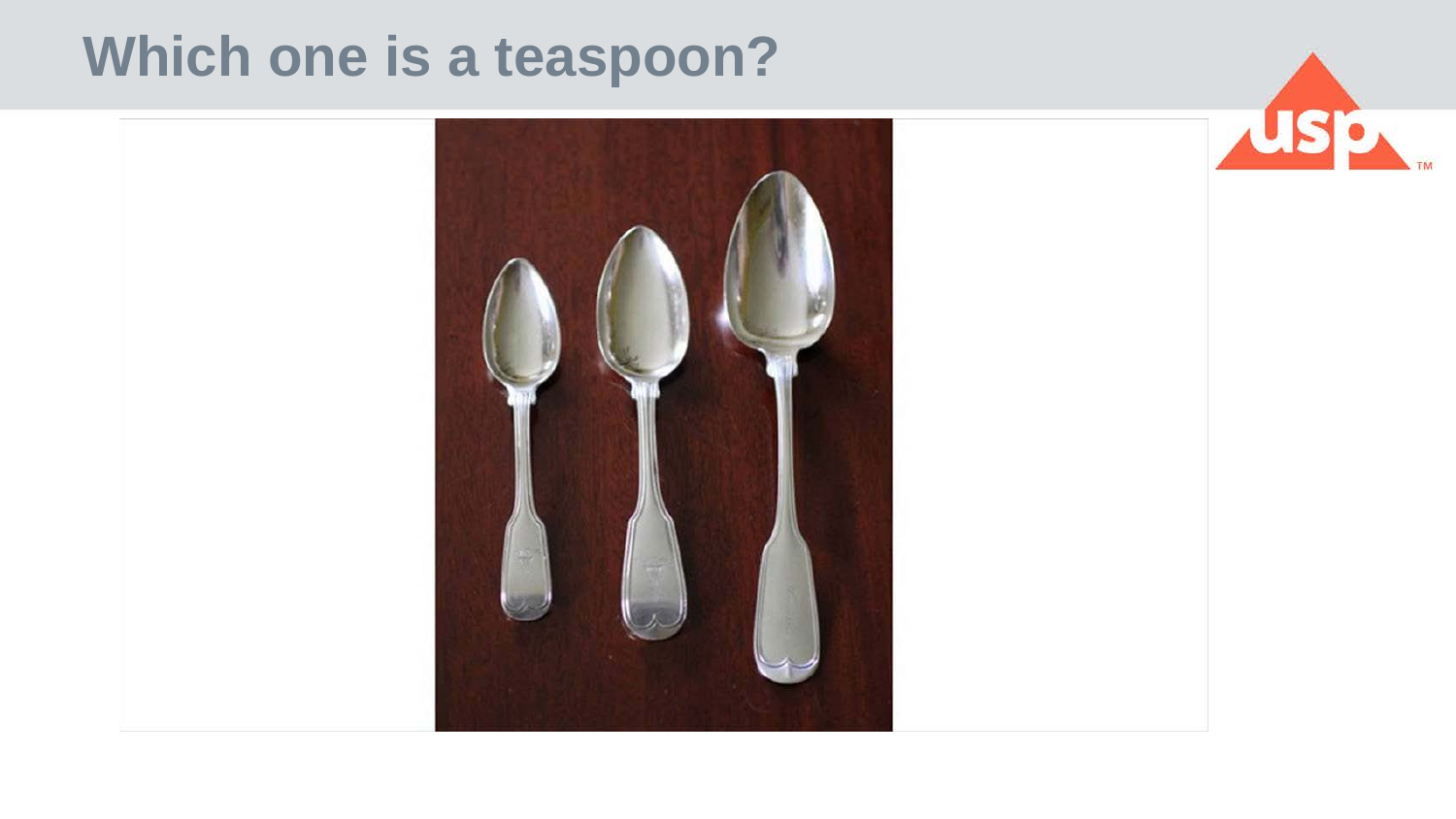#### **<1079> Good Storage and Distribution Practices**



#### **<1079> Good Storage and Distribution Practices** *(Official)*

- **Future Focus** 
	- **Storage** and **Transportation** of Finished Drug Products
	- All organizations and individuals involved in the storage and transportation of drug products
	- Risk-Based Approach to the Storage and Transportation of Drug Products
		- ̶ Risk Identification
		- **Mitigation Strategies**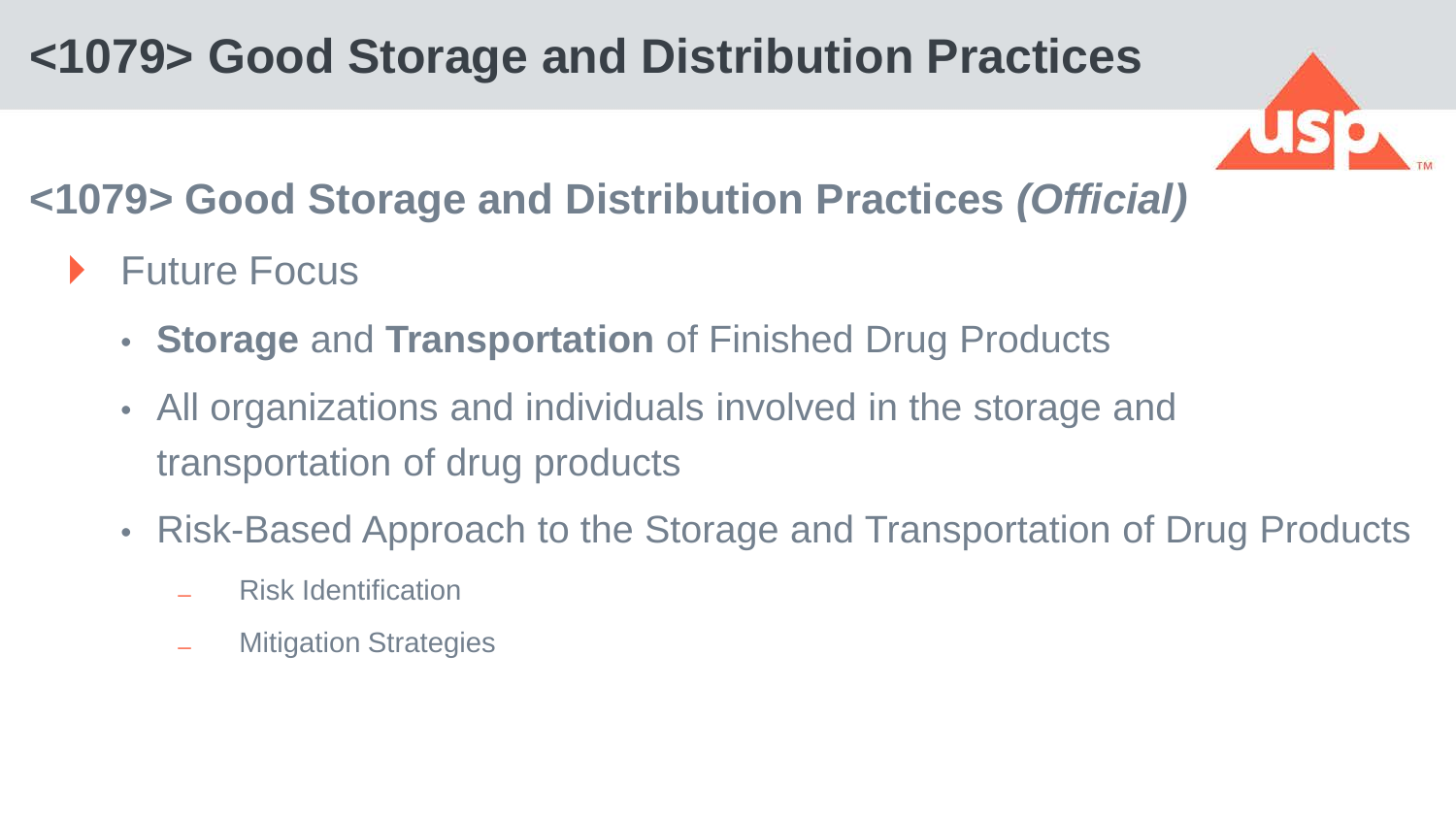#### **Risk-based Approach to Storage and Transportation**



#### **Mitigation Strategies**

#### **Process Knowledge & Risk Identification**

The central idea is having a Quality System that is build based on risk. Generally, mitigation strategies are related to instructions (SOPs), training (ensure instructions understanding) and Qualification/Validation (warehouse temp map, packaging system, ERP software, process validation (in case of distribution, is the transport mode/route validation).

And all of this are GDP requirements!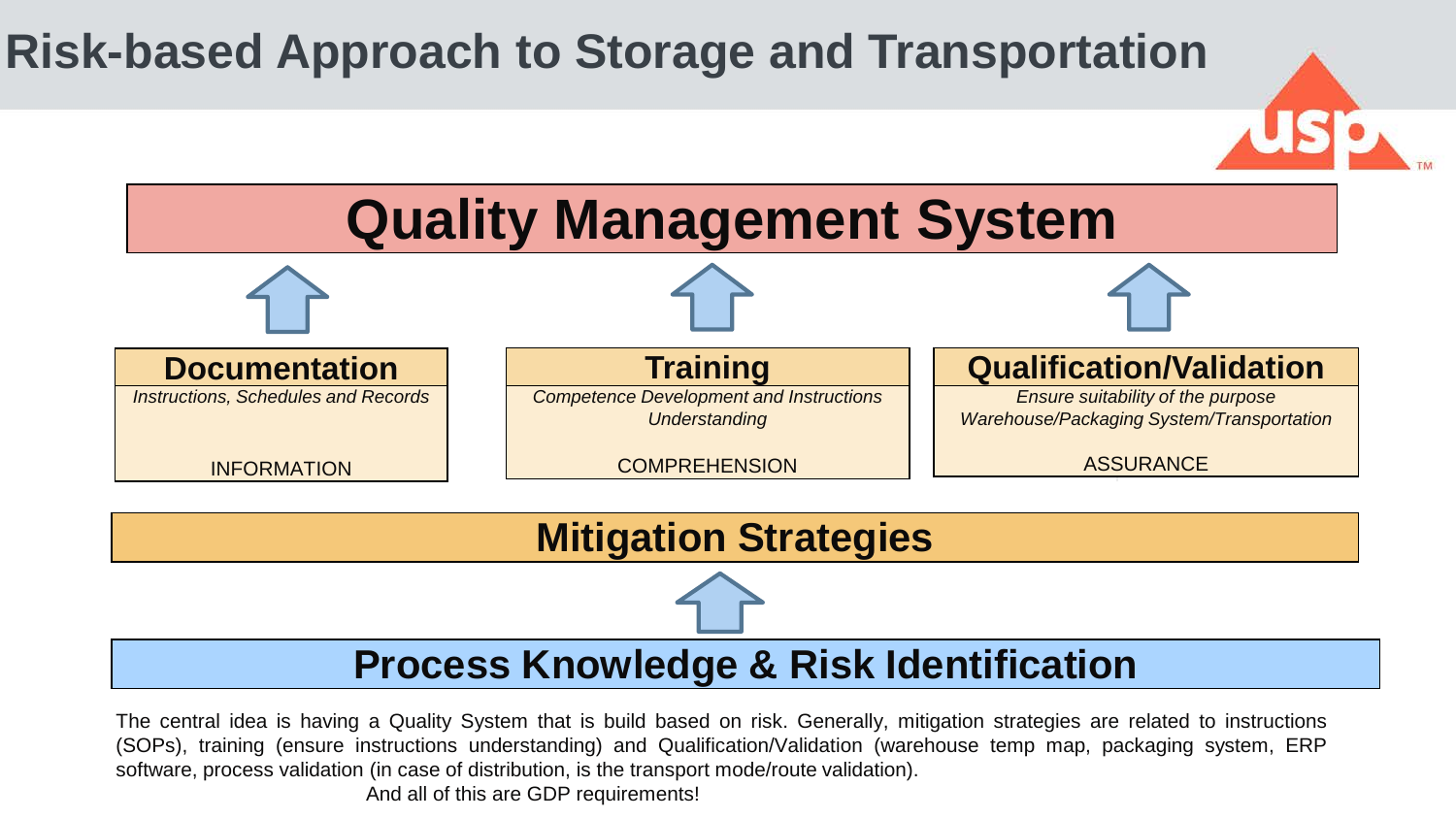#### **Process Knowledge & Risk Identification**



- **Product and process knowledge is the starting point in identifying risks related to the storage and transportation.**
	- Product knowledge:
		- Intended use
		- ̶ Storage conditions
		- ̶ Potential hazards from the material (to environment and personnel: e.g. hormones, cytotoxic drug products, radiopharmaceuticals, etc.)
		- ̶ Potential hazards to the material (e.g. stability, high potential of abuse; high value drugs; attractiveness for cargo theft, counterfeiting, diversion.
	- Process knowledge:
		- ̶ Knowledge of supply chain partners
		- ̶ Physical modes of transportation (air, sea, rail, or road)
		- ̶ Transportation routes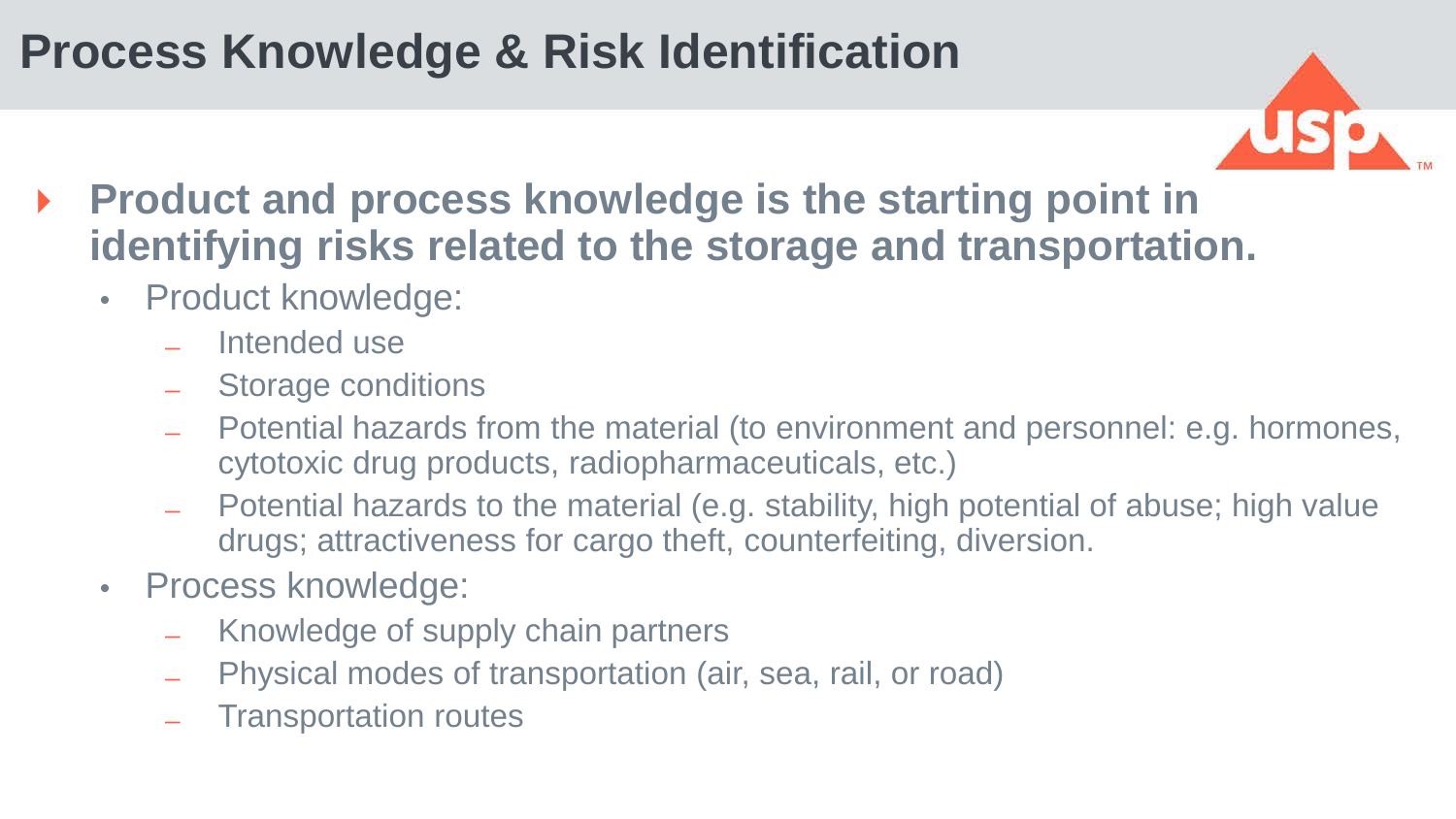#### **Process Knowledge & Risk Identification**



- **Risk identification is the systematic use of information to identify potential sources of harm (hazards).** 
	- Information can include historical data, theoretical analysis, informed opinions, product and process knowledge and the concerns of stakeholders.
	- Risk identification addresses the "what might go wrong?" question.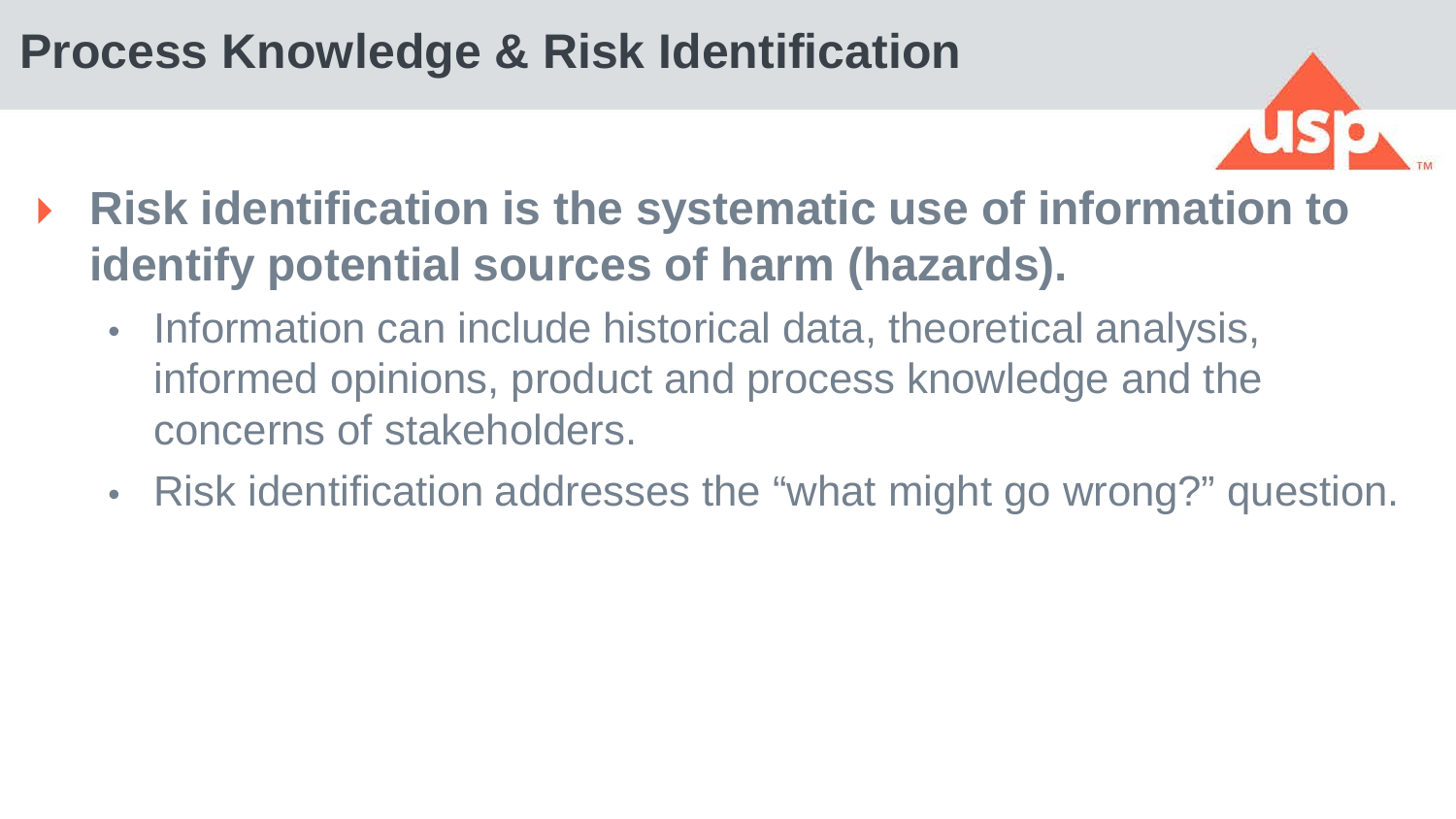#### **Mitigation Strategies**



### **Mitigation strategies seek to limit or avoid the identified risks through:**

- Documentation: instructions for a specific operation or process in order to standardize and establish consistency
- Training: ensuring instructions are understood
- Resources: having capability through infrastructure and human resources (infrastructure and human)
- Qualification/Validation: the assurance that the resources and processes are reliable, reproducible and robust.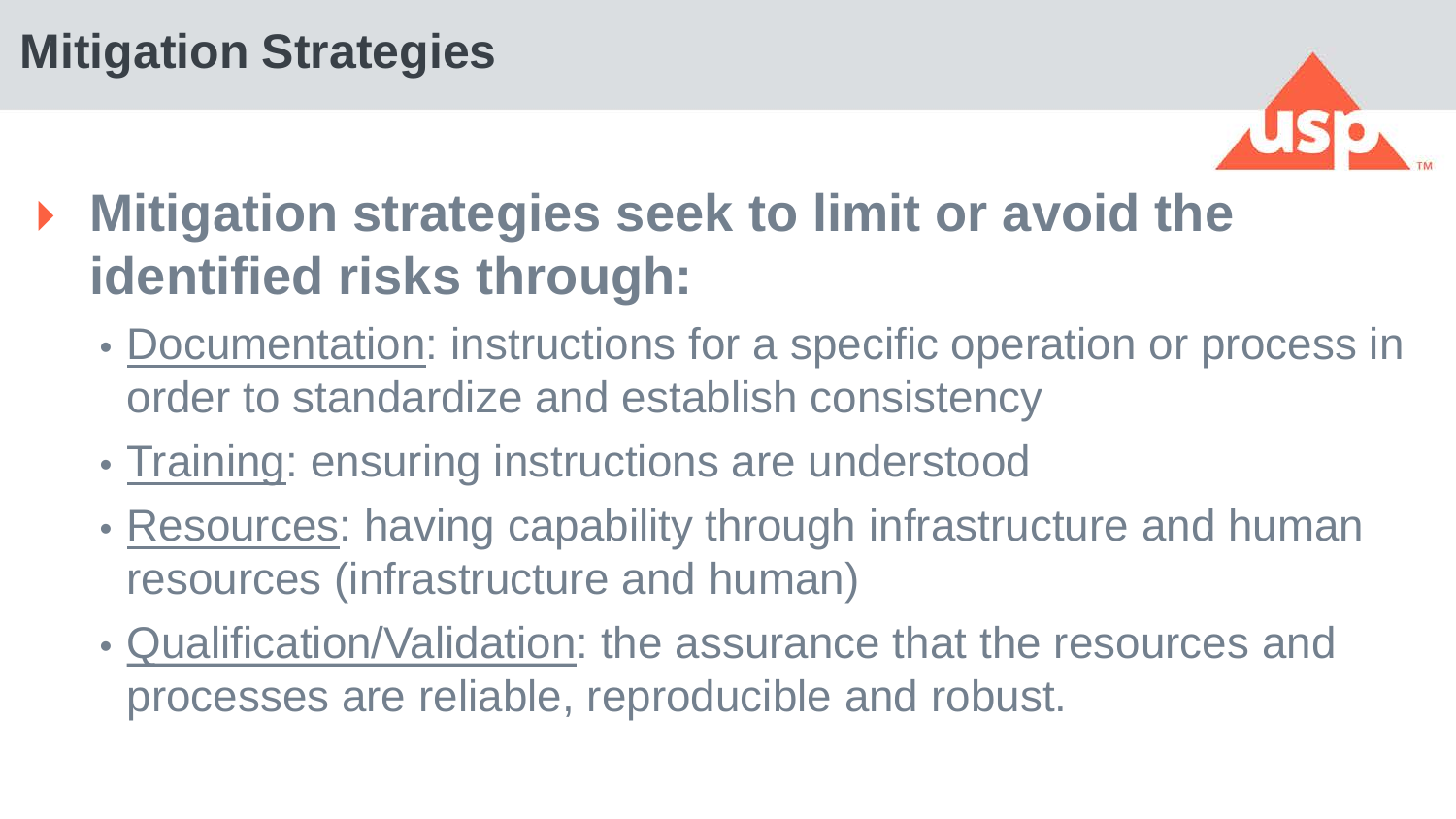#### **Mitigation Strategies: Documentation**



- **Key documents that are fundamental for a QMS that supply chain partners can implement in their organizations:**
	- Quality Manual
	- Standard Operating Procedures (SOPs)
	- Labels
	- Receiving
	- Storage and Transportation
	- Supplier Qualification
	- Quality Agreements
	- Recalls
	- Returns
	- Excursion Handling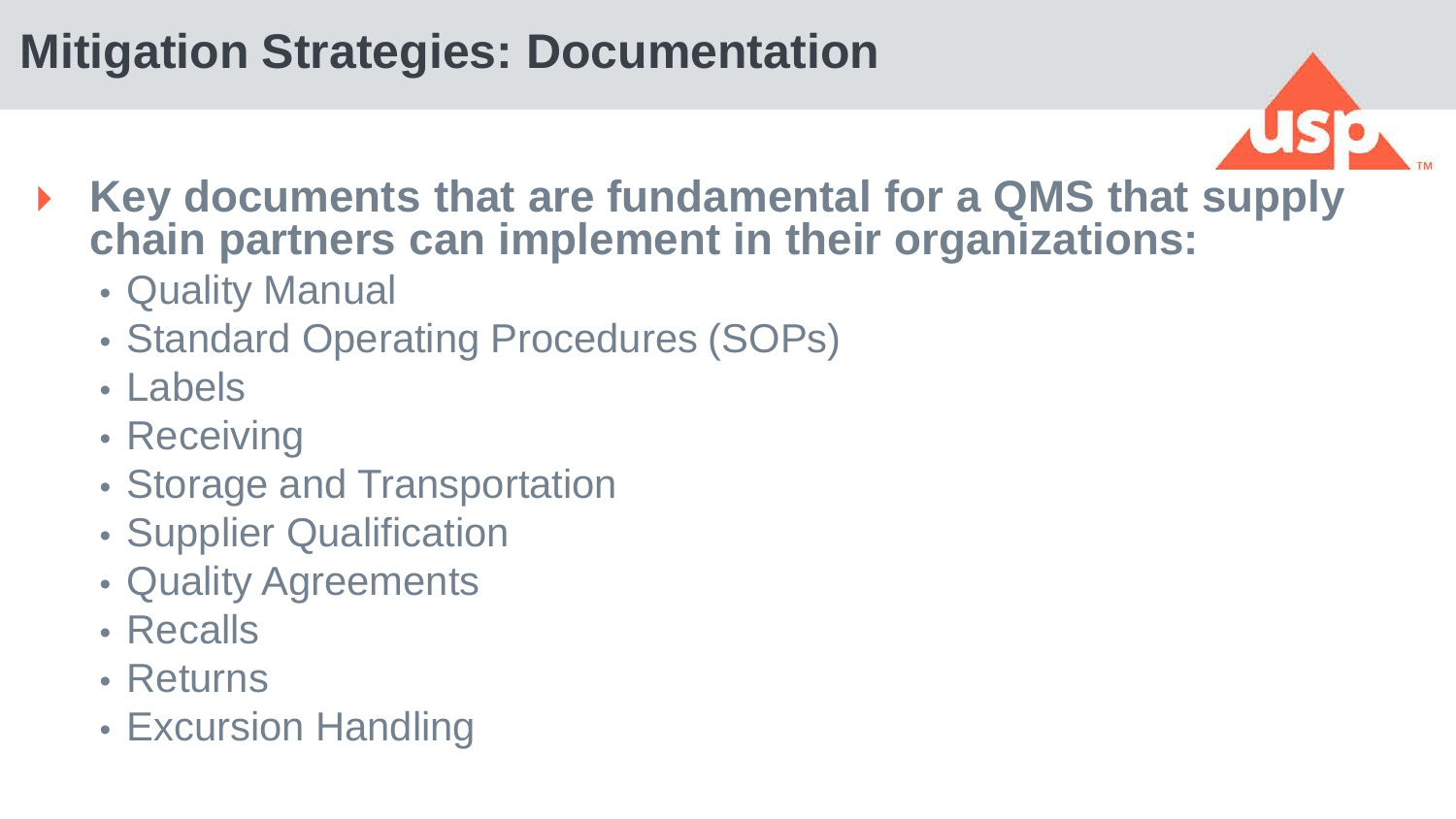#### **Mitigation Strategies: Training**



- Training is a critical process to communicate job expectations and to develop skills to effectively and efficiently execute daily responsibilities.
	- Training should be covered in a training SOP
	- Training may be:
		- Instruction led by qualified instructors or subject-matter experts
		- ̶ On-the-job training by a supervisor or other qualified personnel
		- Web-based training or simulations.
	- Training effectiveness determined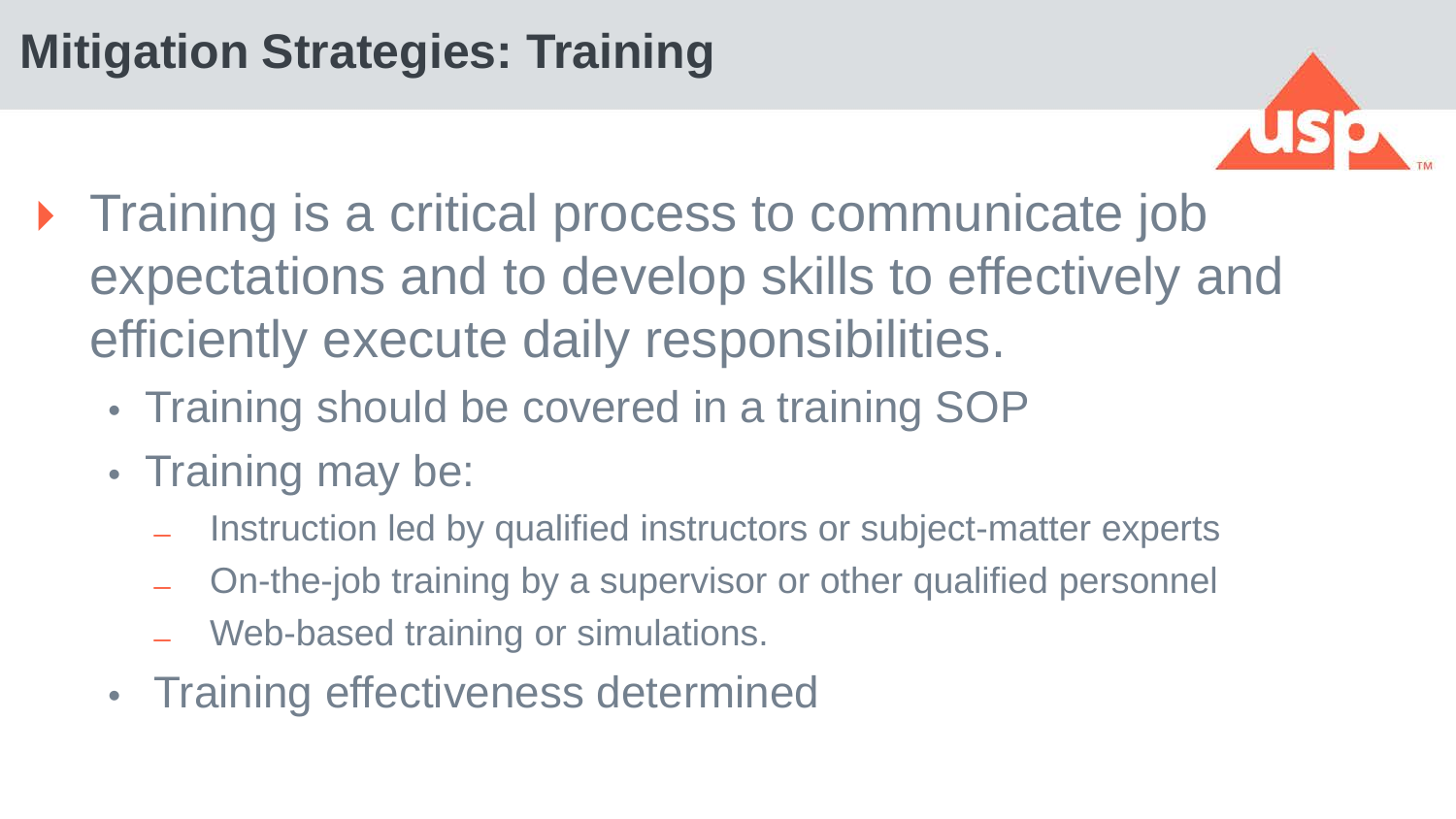#### **Mitigation Strategies: Qualification/Validation**



#### **Qualification**

- Facilities/equipment
- Thermal packaging and transportation systems
	- Assurance that systems or equipment meet predetermined acceptance criteria before use

#### **Validation**

- Process and Procedures
	- ̶ Assurance that processes produce the desired outcome

#### **Calibration**

- Instruments or device
	- ̶ Assurance that they produce results within specified limits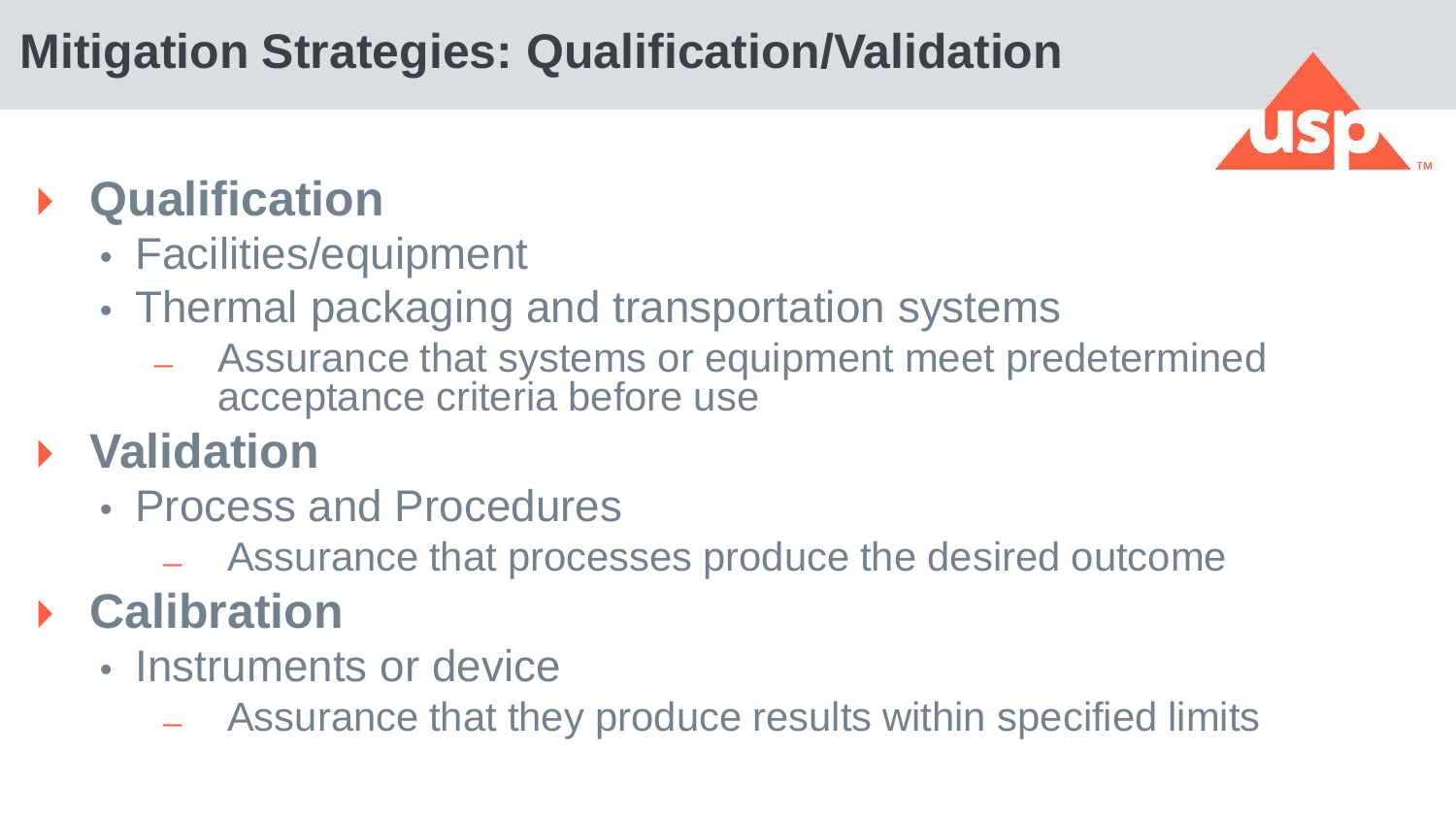#### **Mitigation Strategies: Resources**



## **Resources are storage, transportation and personnel**.

- Storage
	- ̶ Premises should be designed to maintain the quality and integrity of drug product stored
- Transportation
	- ̶ All vehicles used in supply chain activities, such as semitrailer trucks, vans, trucks, trains, airplanes, sea vessels, mail delivery vehicles, and emergency medical services, should be suitable for the intended purpose.
- Personnel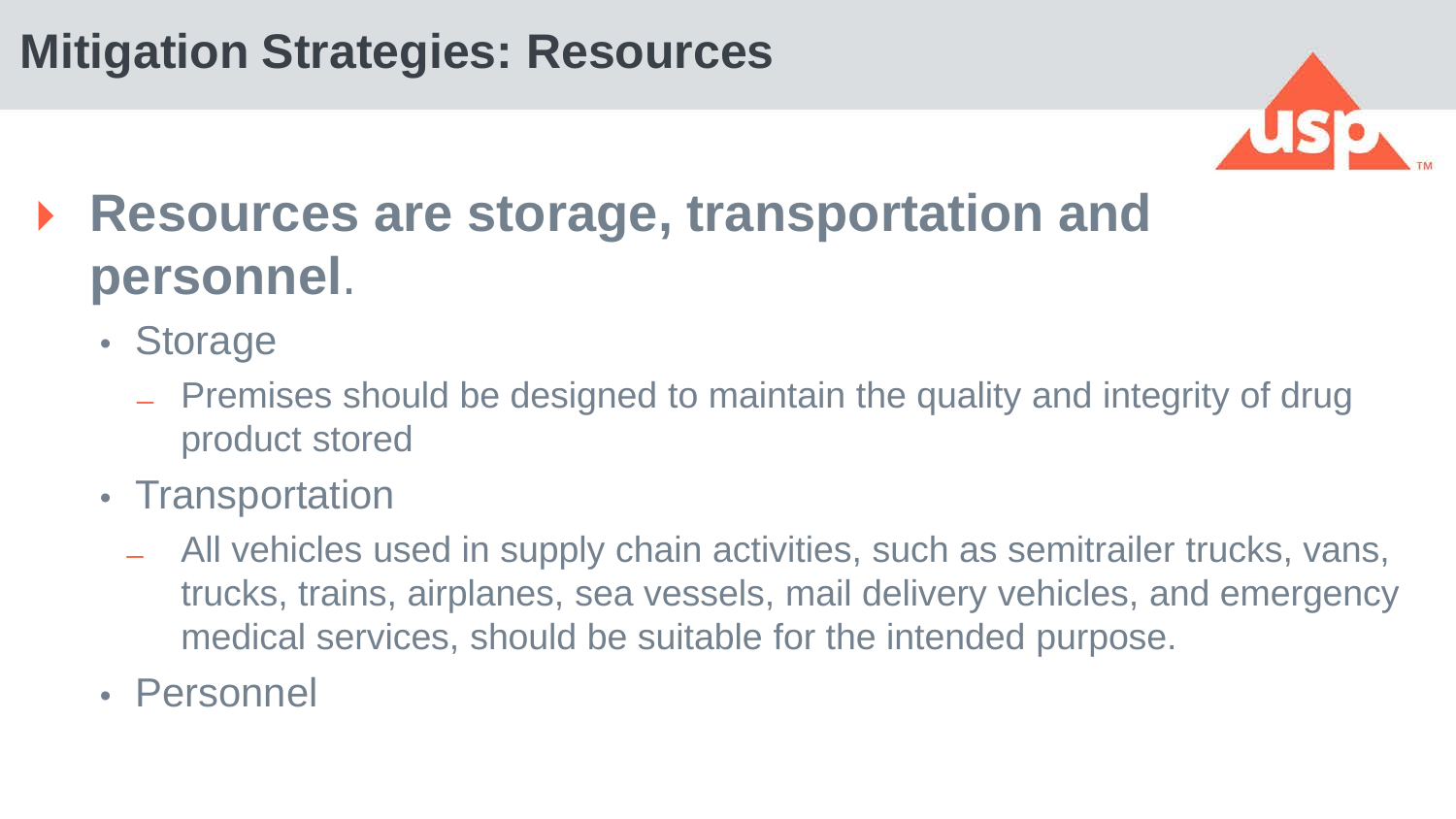#### **Risks and Mitigation Strategies**



| <b>HAZARD</b>                                                                                                                                                             | <b>EFFECT</b>                                                                                                                                                                  | <b>MITIGATION STRATEGY</b>                                                                                        | <b>MITIGATION CATEGORY/</b><br><b>AVENUE</b> |  |  |
|---------------------------------------------------------------------------------------------------------------------------------------------------------------------------|--------------------------------------------------------------------------------------------------------------------------------------------------------------------------------|-------------------------------------------------------------------------------------------------------------------|----------------------------------------------|--|--|
| <b>Storage</b>                                                                                                                                                            |                                                                                                                                                                                |                                                                                                                   |                                              |  |  |
| Improper entry to ERP-like systems:<br>(wrong batch number, wrong<br>expiration date, wrong status e.g.<br>approved product that should be<br>quarantined); wrong amount) | Cannot have an accurate<br>information of the stock<br>Can pick and ship a product that<br>was supposed to be quarantined<br>but due to wrong status was<br>marked as approved | <b>Stocking SOP</b><br>Software validation                                                                        | Documentation and Validation                 |  |  |
| Product has been stored in the<br>wrong physical location                                                                                                                 | Picking issue mistakes (software<br>will show the location however<br>you can pick the wrong product if<br>there is no check of physical<br>placement)                         | <b>Stocking SOP</b><br>Automated checking system                                                                  | Documentation and Validation                 |  |  |
|                                                                                                                                                                           | Product can face excursions                                                                                                                                                    | SOP that shows a list of products<br>and their Temperature<br>Specification                                       | <b>Documentation</b>                         |  |  |
|                                                                                                                                                                           | <b>Legal sanctions for Controlled</b><br><b>Substance</b><br><b>Risk of diversion for Controlled</b><br><b>Substance</b>                                                       | SOP that shows a list of products<br>and their license category<br>(controlled, radiopharmaceuticals,<br>$etc.$ ) | <b>Documentation</b>                         |  |  |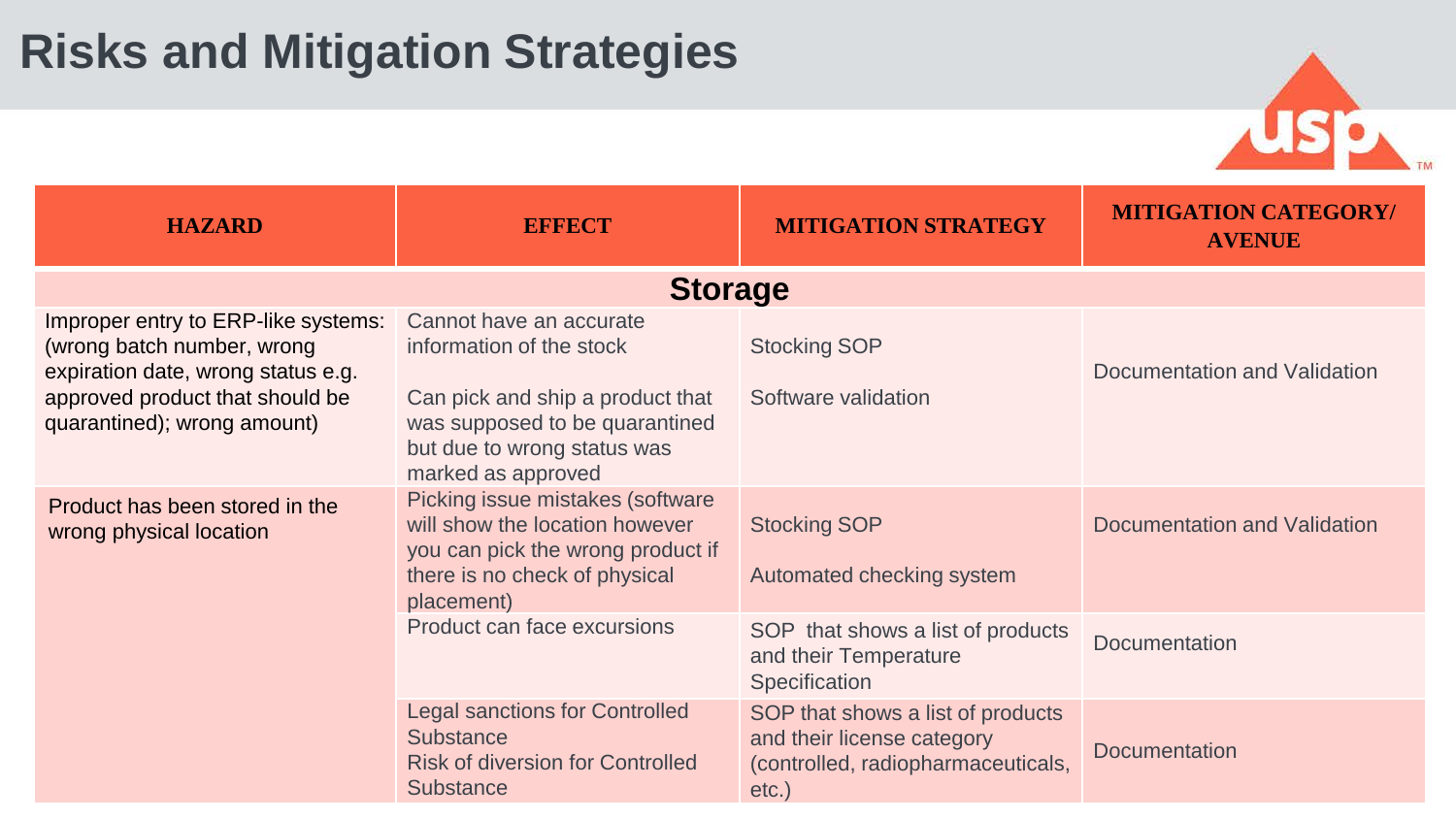#### **Risks and Mitigation Strategies**



| <b>HAZARD</b>                                                 | <b>EFFECT</b>                                                                                       | <b>MITIGATION STRATEGY</b>                                                                   | <b>MITIGATION CATEGORY/</b><br><b>AVENUE</b> |  |  |
|---------------------------------------------------------------|-----------------------------------------------------------------------------------------------------|----------------------------------------------------------------------------------------------|----------------------------------------------|--|--|
| <b>Storage</b>                                                |                                                                                                     |                                                                                              |                                              |  |  |
| Environmental conditions out of<br>specification              | Affects product quality, integrity<br>and patient safety (e.g. freezing                             | Warehouse, packaging and<br>transportation qualification                                     | Qualification/Validation                     |  |  |
|                                                               | of vaccine or biologic)                                                                             | (temperature mapping)                                                                        | Documentation                                |  |  |
|                                                               | Product loss (e.g. money)                                                                           | Product storage identification                                                               |                                              |  |  |
| <b>Temperature Monitoring Device</b><br><b>Failure</b>        | Out-of-range cold or hot areas;<br>Product storage temperature<br>excursion;<br><b>Product loss</b> | Back-up monitoring devices with<br>independent power source<br><b>Excursion handling SOP</b> | Documentation/Resources                      |  |  |
| Storage /Temperature System<br>Failure due to:                | Out-of-range cold or hot areas;                                                                     | Temperature and power alarms,                                                                | Documentation/Resources                      |  |  |
| loss of electrical power                                      | Product storage temperature                                                                         | Back-up power and coolant                                                                    |                                              |  |  |
| failure of temperature control<br>and air circulation systems | excursion;                                                                                          | systems (redundant) and/or<br>contingency storage;                                           |                                              |  |  |
| unusual weather event                                         | <b>Product loss</b>                                                                                 |                                                                                              |                                              |  |  |
|                                                               |                                                                                                     | <b>Excursion handling SOP</b>                                                                |                                              |  |  |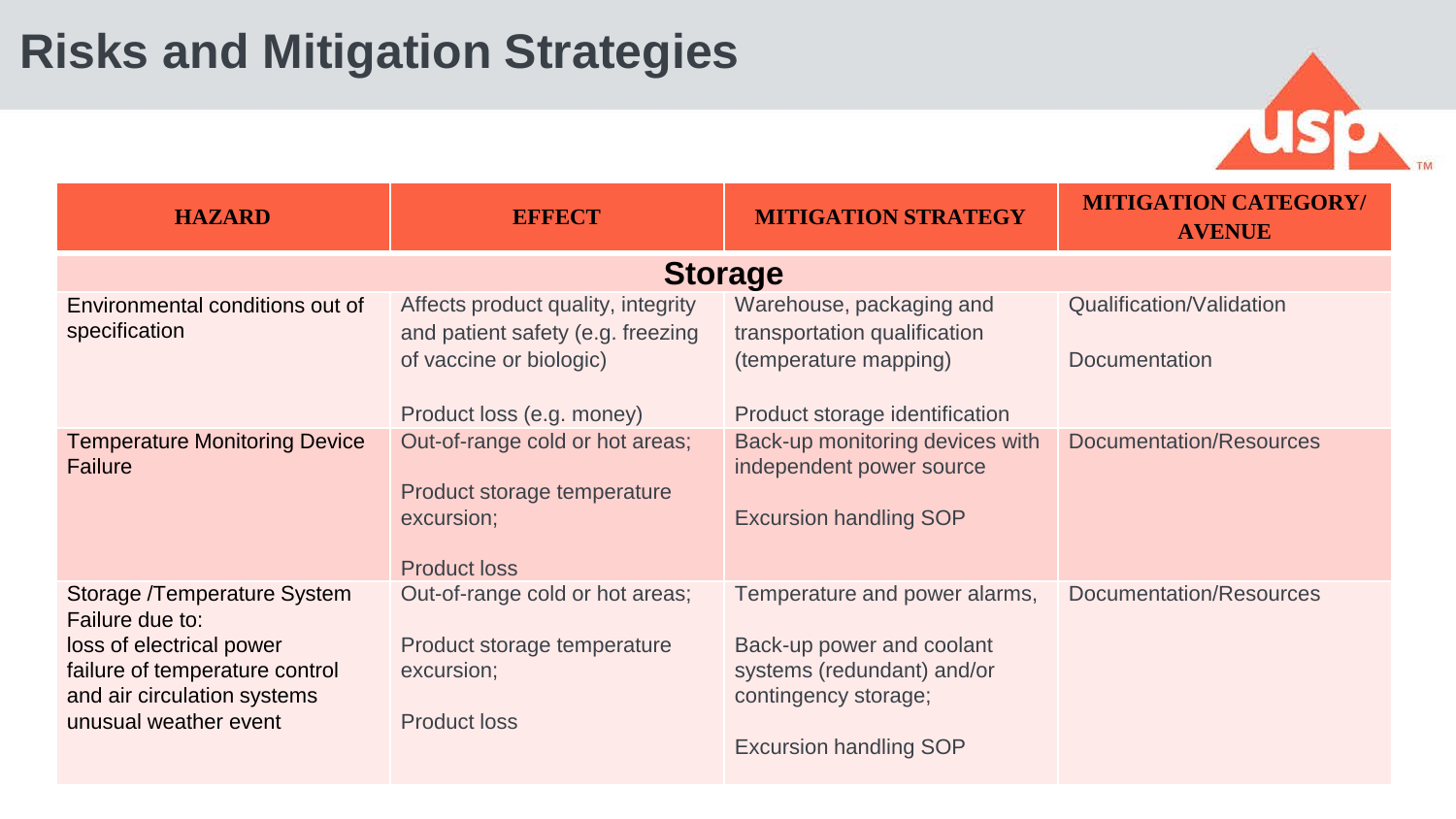#### **Risks and Mitigation Strategies**



| <b>HAZARD</b>                                          | <b>EFFECT</b>                                                                                                                                                                                       | <b>MITIGATION STRATEGY</b>                                                                                                                                               | <b>MITIGATION CATEGORY/</b><br><b>AVENUE</b> |  |  |  |
|--------------------------------------------------------|-----------------------------------------------------------------------------------------------------------------------------------------------------------------------------------------------------|--------------------------------------------------------------------------------------------------------------------------------------------------------------------------|----------------------------------------------|--|--|--|
| <b>Receiving/Shipping</b>                              |                                                                                                                                                                                                     |                                                                                                                                                                          |                                              |  |  |  |
| Receive an adulterated,<br>falsified, recalled product | Introduction into legitimate<br>supply chain a product that is<br>potentially substandard, illegal or<br>counterfeited                                                                              | Quarantine<br><b>Quality Control test</b><br>Packaging identification<br>fingerprints<br><b>Recall awareness</b><br>Notify regulatory authorities or<br>trading partners | Documentation                                |  |  |  |
| Receive some product that was<br>not ordered           | Unmatched transaction (e.g.<br>wrong paper work/transaction<br>data sent)<br>Introduction into legitimate<br>supply chain a product that is<br>potentially substandard, illegal or<br>counterfeited | Receiving SOP and training                                                                                                                                               | Documentation and Training                   |  |  |  |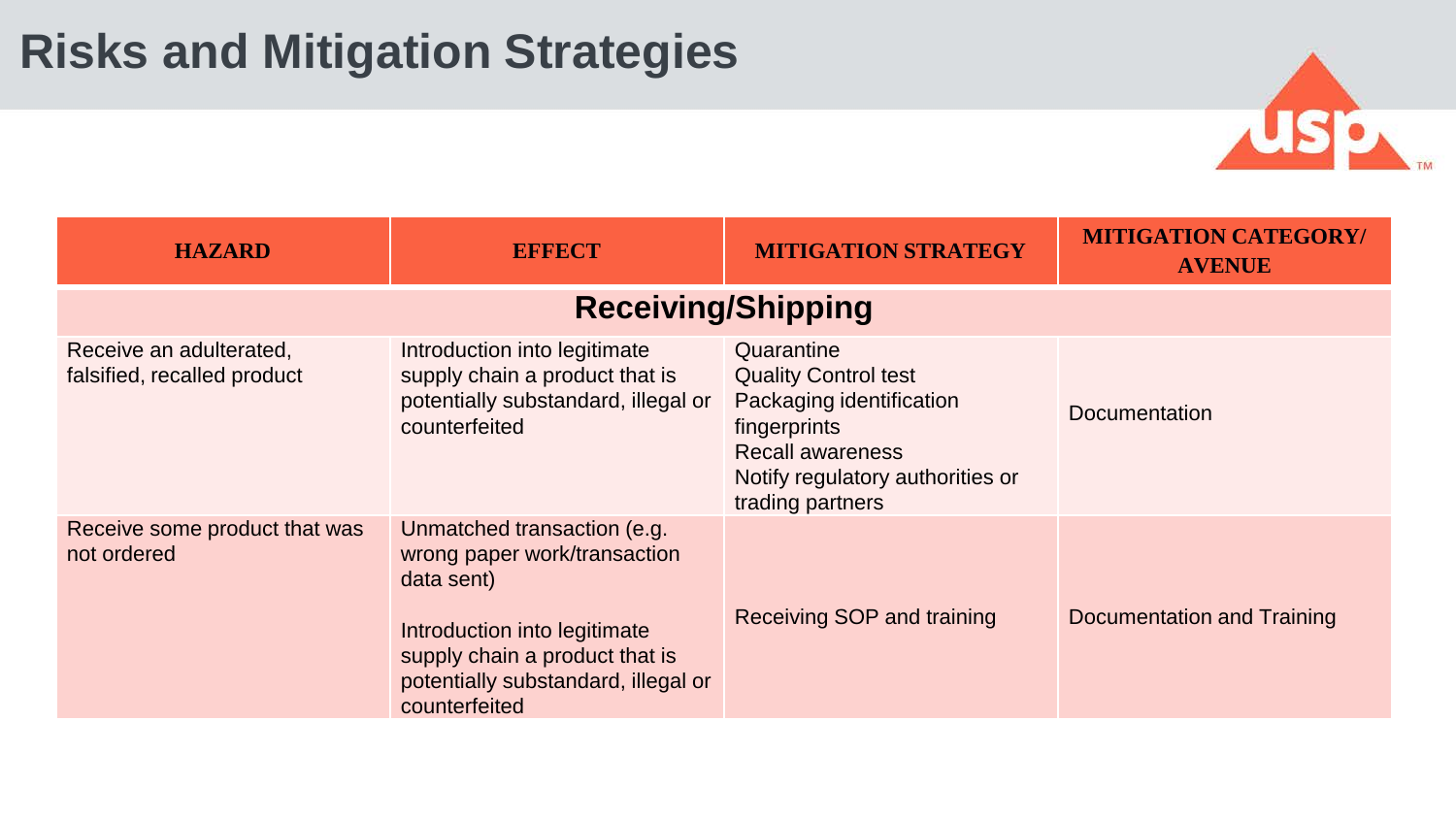

| <b>HAZARD</b>                                                                                   | <b>EFFECT</b>                                                                                                                           | <b>MITIGATION STRATEGY</b>                                                                                                                                                                                                                                                   | <b>MITIGATION CATEGORY/</b><br><b>AVENUE</b> |  |  |  |  |
|-------------------------------------------------------------------------------------------------|-----------------------------------------------------------------------------------------------------------------------------------------|------------------------------------------------------------------------------------------------------------------------------------------------------------------------------------------------------------------------------------------------------------------------------|----------------------------------------------|--|--|--|--|
| <b>Receiving/Shipping</b>                                                                       |                                                                                                                                         |                                                                                                                                                                                                                                                                              |                                              |  |  |  |  |
| Mix-up products with different<br>status<br>(Rejected/Recalled/Returned)                        | Shipping/selling of inappropriate<br>product                                                                                            | Product segregation<br>Warehouse layout (logical flow<br>and holding areas in order to<br>avoid mix ups)<br><b>Receiving SOP</b>                                                                                                                                             | Documentation and Resources                  |  |  |  |  |
| Shipping/Receiving delays due to<br>inclement weather, natural<br>disasters, traffic disruption | <b>Arrival delays</b><br>Temperature out of specification<br>(Temperature excursions, e.g.<br>accidentally freezing when is<br>snowing) | Reschedule the delivery<br>Temporary parking (waiting for<br>availability to unload). This could<br>mean offloading to temperature<br>controlled facility or vehicle<br>Recondition materials to ensure<br>temperature maintenance during<br>delay<br><b>Rescue Services</b> | <b>Documentation</b>                         |  |  |  |  |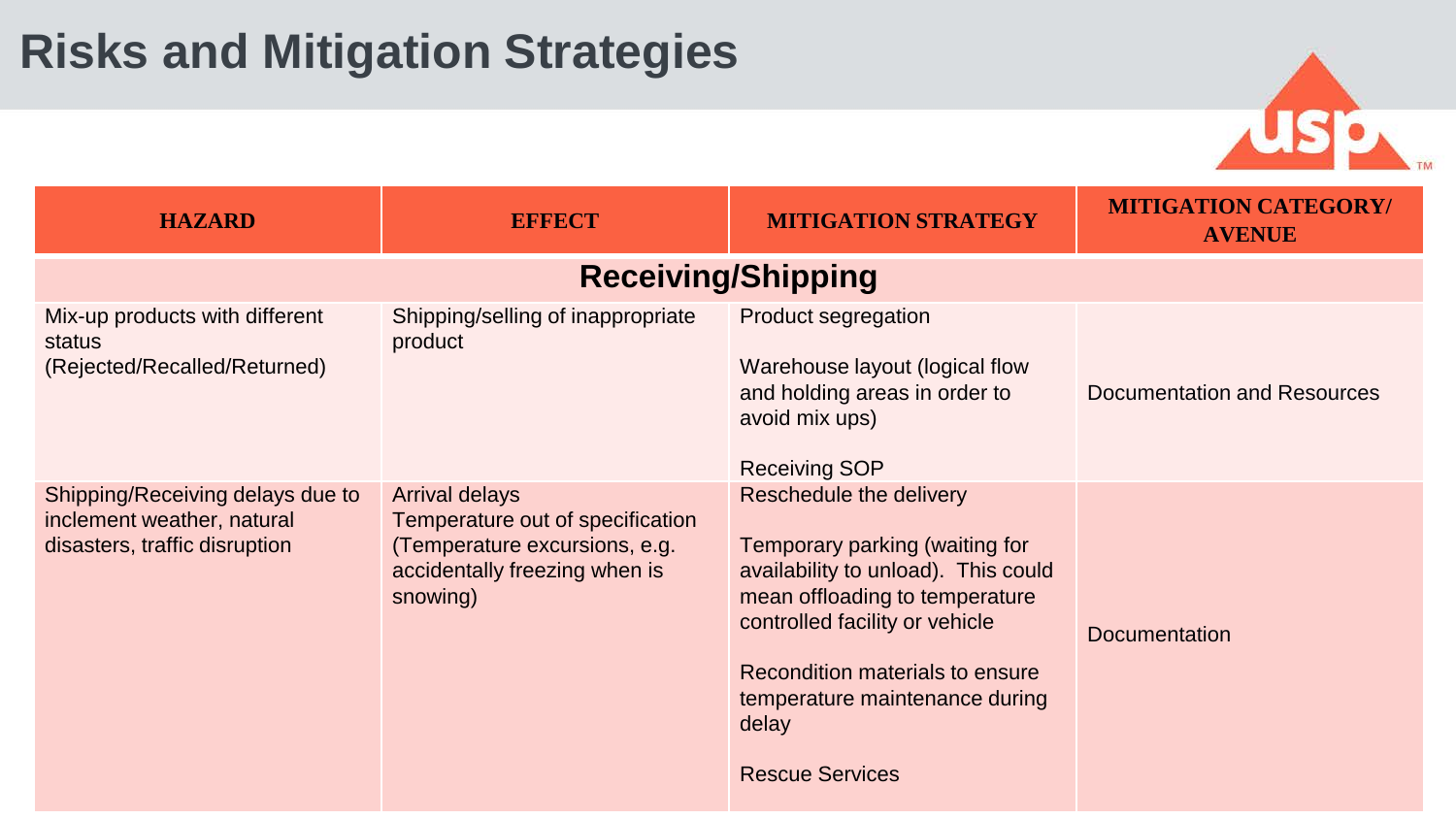## **Control Cold Temperature Definition**

- **First Supplement USP 29**
- General Notices: Section 10.10 Preservation, Packaging Storage and Labeling
- ▶ Official April 1, 2006
	- Controlled Cold Temperature This temperature is defined as the temperature maintained thermostatically between 2 and 8° (36 and 46 F), **that allows for excursions in temperature between 0 and 15 ° (32 and 59 F)** that may be experienced during storage, shipping, and distribution such that the allowable calculated MKT is not more than 8 ° (46 F). Transient spikes up to 25 ° (77 F) may be permitted if the manufacturer so instructs and provided that such spikes do not exceed 24 hours for cold storage.
- ▶ Definition was omitted in USP 37 in 2013, because excursions down to 0°, could not be scientifically supported
- ▶ PD EC to propose another definition for Control Cold Temperature in <659> in PF 44 (4) July, 2018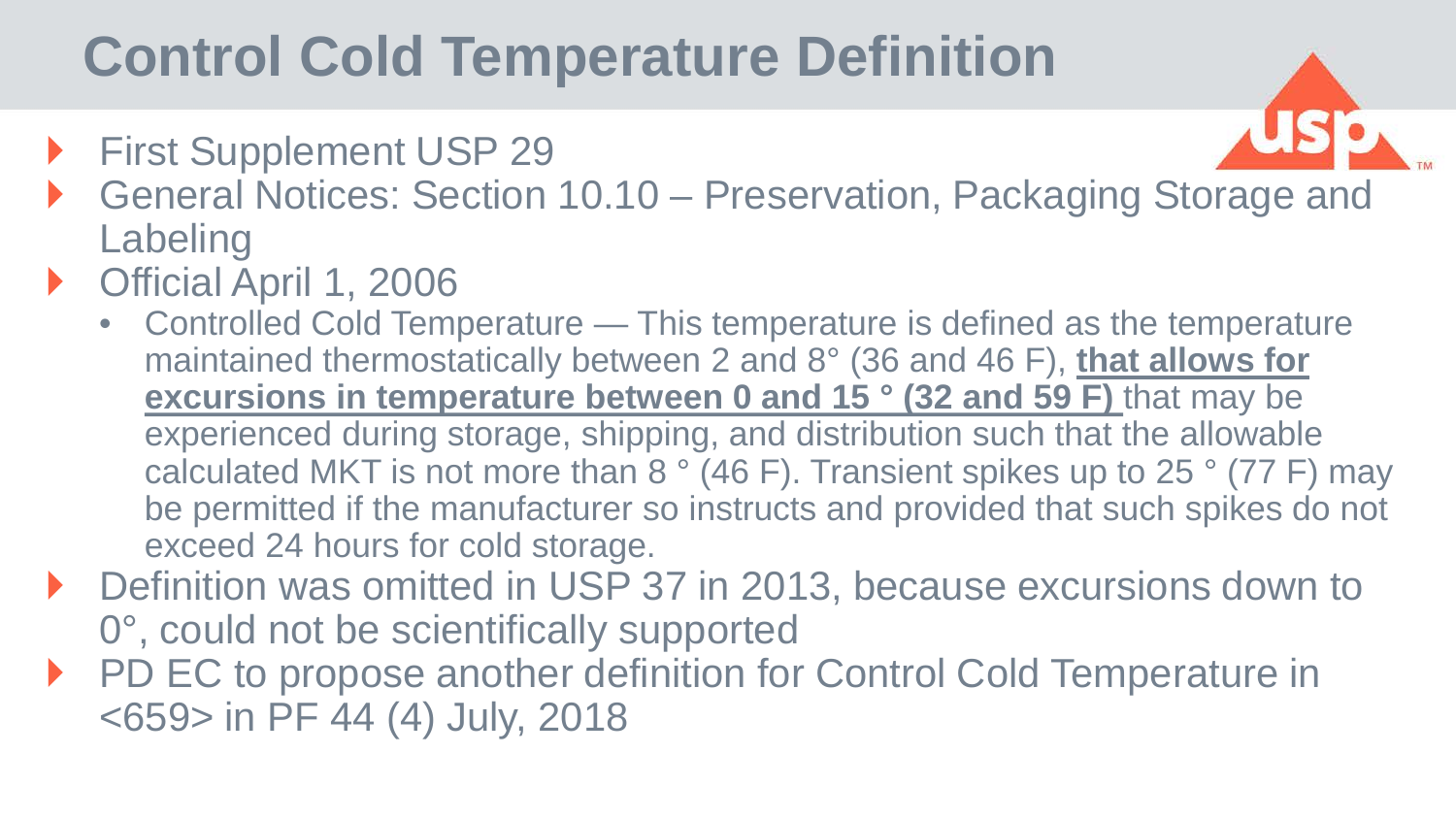### **Mean Kinetic Temperature**



#### Stimuli Article : PF 44 (4) July 2018

- **The Use of Mean Kinetic Temperature to Aid Evaluation of Temperature Excursions: Proper and Improper Application**
	- − Describes the use of mean kinetic temperature (MKT) to evaluate temperature excursions for shipments of controlled room temperature (CRT) and controlled cold temperature pharmaceutical products. Correct and incorrect uses of MKT are described and supported by examples from actual events. Authors will propose using 30 days to calculate MKT for CRT and 24 hours for controlled cold temperature products, including excursion time.
		- objectives of article are to initiate discussion and solicit public comments regarding the new USP position on how to use MKT to evaluate temperature excursions of pharmaceutical drugs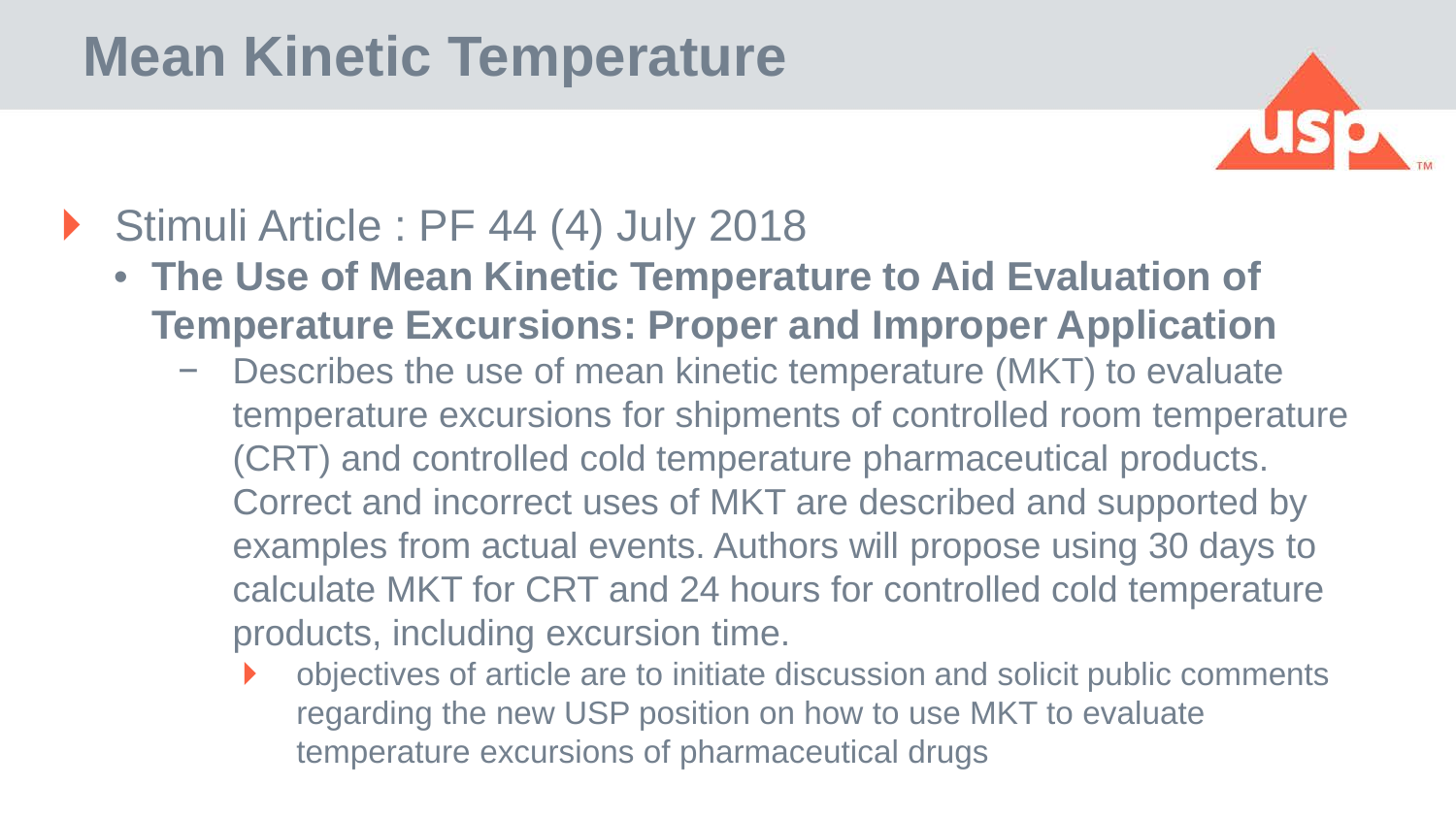### **Conclusion**



- ▶ Product and process knowledge is the starting point in identifying risks related to the storage and transportation
- The mitigation strategies should be put in place to off set the risk related to storage and transportation
- The mitigation strategies can be divided into four essentials pillars:
	- **Documentation**
	- Training
	- Qualification/Validation
	- Resources
- $\blacktriangleright$  Identifying storage and transportation risk and putting in place the appropriate mitigation strategies will enhance quality assured processes, maintain product quality and supply chain integrity.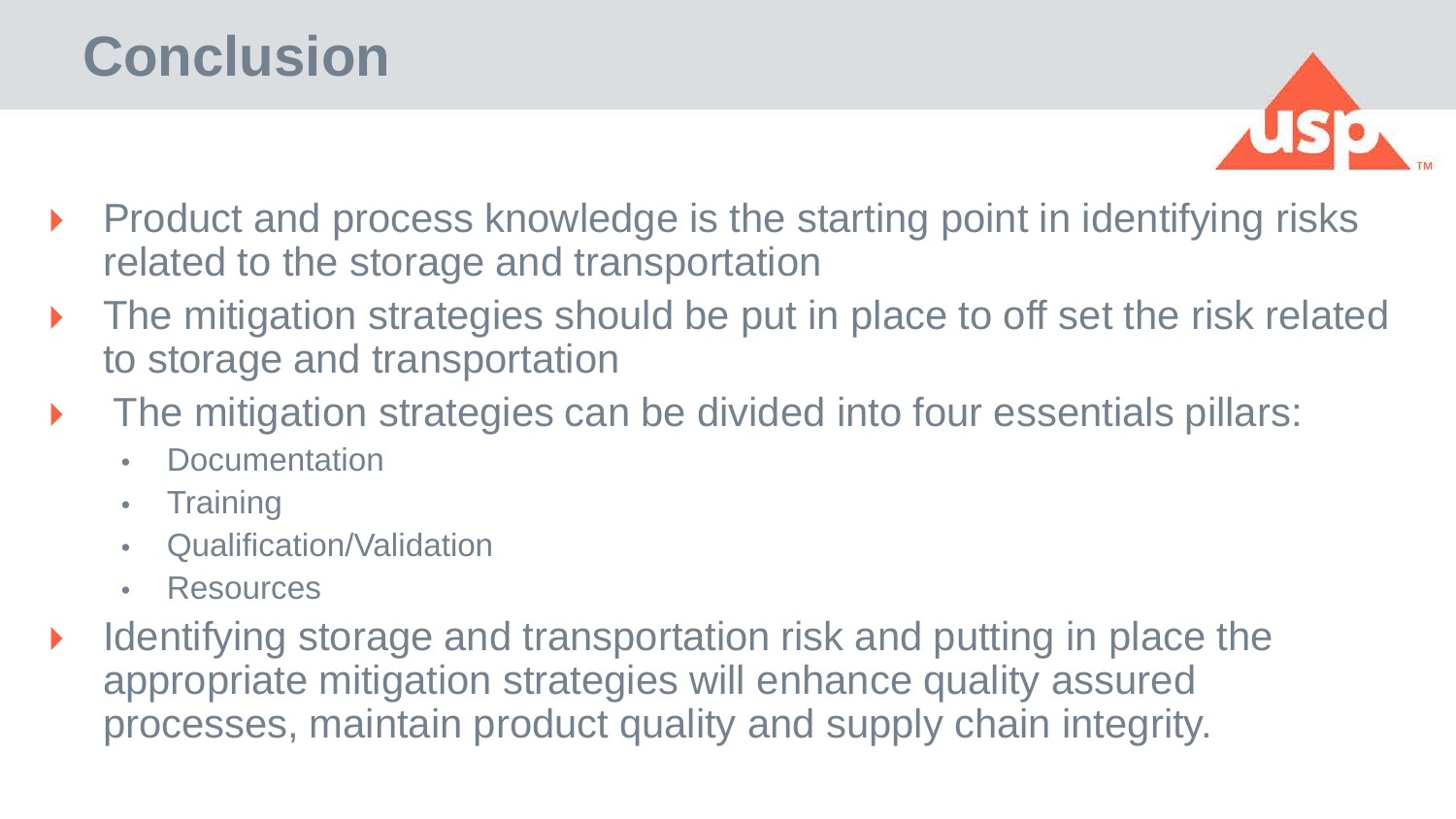## **Thank You**



**Empowering a healthy tomorrow**